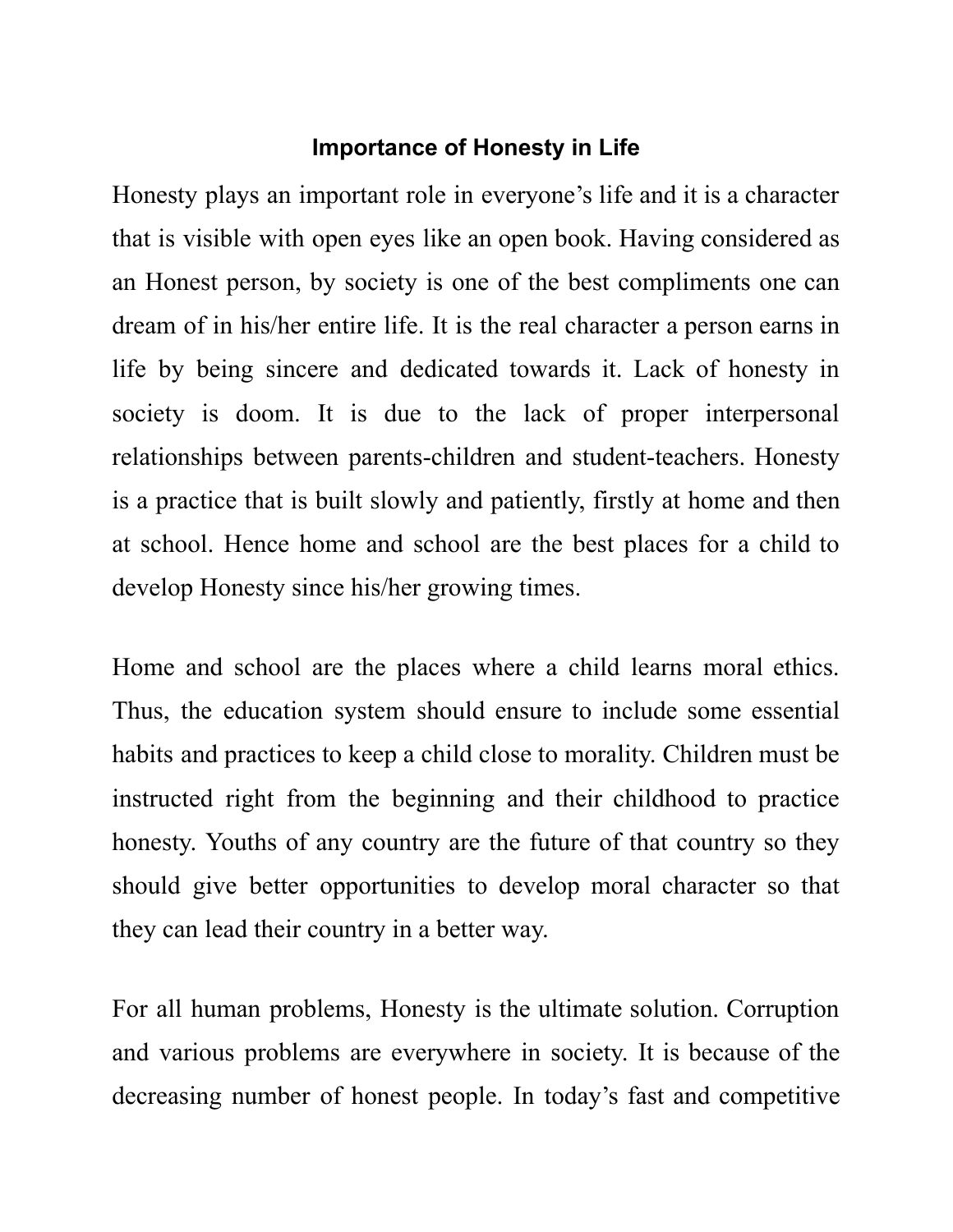world, we have forgotten about moral and integral ethics. It is very important and necessary for us to rethink and remodel, that we bring honesty back in society so that everything goes in a natural manner.

## **Conclusion**

The moral ethics of a person is known through Honesty. In a society, if all the people seriously practice getting honest, then society will become an ideal society and free of all the corruptions and evils. There will be huge changes in the day-to-day life of everyone. It can happen very easily if all the parents and teachers understand their responsibilities towards the nation and teach their children and students about moral ethics.

People should realize the value of honesty in order to manage social and economic balance. Honesty is an essential requirement in modern times. It is one of the best habits which encourages an individual and make capable enough to solve and handle any difficult situation in his/her life. Honesty acts as a catalyst in strengthening our willpower to face and fight any odds in life.

An honest person is always known for his/her honesty just like a sun is known for its eternal light and unlimited energy. It is a quality that helps a person to succeed in life and get much respect. It gives